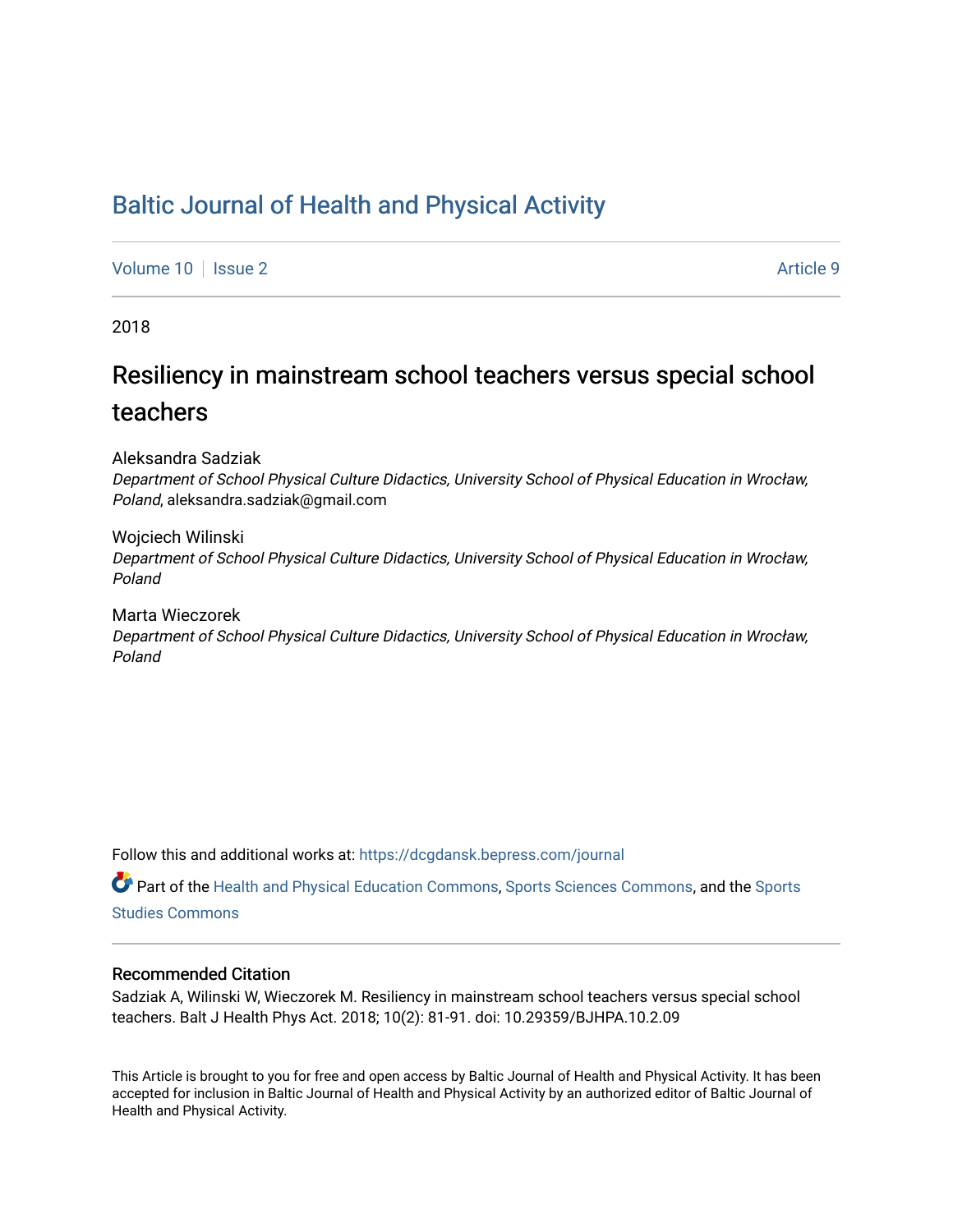# **Resiliency in mainstream school teachers vs. special school teachers**

**Authors' Contribution: A** Study Design **B** Data Collection **C** Statistical Analysis **D** Data Interpretation **E** Manuscript Preparation **F** Literature Search **G** Funds Collection

#### **Aleksandra Sadziak ABEF, Wojciech Wiliński BDEF, Marta Wieczorek BDF**

Department of School Physical Culture Didactics, University School of Physical Education in Wrocław, Poland

| abstract                 |                                                                                                                                                                                                                                                                                                                                                                                                                                                                                                                                   |
|--------------------------|-----------------------------------------------------------------------------------------------------------------------------------------------------------------------------------------------------------------------------------------------------------------------------------------------------------------------------------------------------------------------------------------------------------------------------------------------------------------------------------------------------------------------------------|
| Background:              | The aim of this study was to identify and evaluate significant differences in the resiliency level in<br>investigated mainstream school teachers and special school teachers with particular regard to physical<br>education teachers.                                                                                                                                                                                                                                                                                            |
| <b>Material/Methods:</b> | The study was conducted among 198 teachers from Lower Silesia and Silesia provinces, including 26<br>physical education teachers from special schools, 62 teachers of other subjects from special schools,<br>44 physical education teachers from mainstream schools and 65 teachers of other subjects from<br>mainstream schools. A diagnostic survey was the research method, a survey was the technique, and<br>the Resiliency Questionnaire in a Polish adaptation of Ego Resiliency Scale was the tool (Kaczmarek,<br>2011). |
| <b>Results:</b>          | The highest level of resiliency was demonstrated by physical education teachers from special schools.<br>They differ significantly statistically in terms of a higher level of resiliency from teachers of other<br>subjects from special schools and physical education teachers from mainstream schools.                                                                                                                                                                                                                        |
| <b>Conclusions:</b>      | It is supposed that a higher level of resiliency may be an extremely helpful trait of personality, especially<br>in teachers working with persons with intellectual disabilities, owing to which the negative impact of<br>the difficult working conditions can be reduced.                                                                                                                                                                                                                                                       |
| Key words:               | resiliency, physical education, special physical education, teachers.                                                                                                                                                                                                                                                                                                                                                                                                                                                             |

#### **article details**

|                              | Article statistics: Word count: 3,949; Tables: 1; Figures: 1; References: 36                                                                                                                                                                                                                                                                                                                                                                                                                                                                                                                                                                                                                                                                                                                                                                                              |  |  |  |  |  |
|------------------------------|---------------------------------------------------------------------------------------------------------------------------------------------------------------------------------------------------------------------------------------------------------------------------------------------------------------------------------------------------------------------------------------------------------------------------------------------------------------------------------------------------------------------------------------------------------------------------------------------------------------------------------------------------------------------------------------------------------------------------------------------------------------------------------------------------------------------------------------------------------------------------|--|--|--|--|--|
|                              | Received: October 2017; Accepted: April 2018; Published: June 2018                                                                                                                                                                                                                                                                                                                                                                                                                                                                                                                                                                                                                                                                                                                                                                                                        |  |  |  |  |  |
|                              | Full-text PDF: http://www.balticsportscience.com                                                                                                                                                                                                                                                                                                                                                                                                                                                                                                                                                                                                                                                                                                                                                                                                                          |  |  |  |  |  |
|                              | <b>Copyright</b> © Gdansk University of Physical Education and Sport, Poland                                                                                                                                                                                                                                                                                                                                                                                                                                                                                                                                                                                                                                                                                                                                                                                              |  |  |  |  |  |
|                              | Indexation: Celdes, Clarivate Analytics Emerging Sources Citation Index (ESCI), CNKI Scholar (China National Knowledge<br>Infrastructure), CNPIEC, De Gruyter - IBR (International Bibliography of Reviews of Scholarly Literature in<br>the Humanities and Social Sciences), De Gruyter - IBZ (International Bibliography of Periodical Literature<br>in the Humanities and Social Sciences), DOAJ, EBSCO - Central & Eastern European Academic Source, EBSCO<br>- SPORTDiscus, EBSCO Discovery Service, Google Scholar, Index Copernicus, J-Gate, Naviga (Softweco, Primo<br>Central (ExLibris), ProQuest - Family Health, ProQuest - Health & Medical Complete, ProQuest - Illustrata: Health<br>Sciences, ProQuest - Nursing & Allied Health Source, Summon (Serials Solutions/ProQuest, TDOne (TDNet), Ulrich's<br>Periodicals Directory/ulrichsweb, WorldCat (OCLC) |  |  |  |  |  |
| <b>Fundina:</b>              | This research received no specific grant from any funding agency in the public, commercial, or not-for-profit<br>sectors.                                                                                                                                                                                                                                                                                                                                                                                                                                                                                                                                                                                                                                                                                                                                                 |  |  |  |  |  |
|                              | <b>Conflict of interests:</b> Authors have declared that no competing interest exists.                                                                                                                                                                                                                                                                                                                                                                                                                                                                                                                                                                                                                                                                                                                                                                                    |  |  |  |  |  |
| <b>Corresponding author:</b> | Aleksandra Sadziak, Department of Physical Culture Education, University School of Physical Education,<br>ul. Witelona 25, 51-617 Wrocław; e-mail: aleksandra.sadziak@gmail.com, phone: 508946392                                                                                                                                                                                                                                                                                                                                                                                                                                                                                                                                                                                                                                                                         |  |  |  |  |  |
| <b>Open Access License:</b>  | This is an open access article distributed under the terms of the Creative Commons Attribution-Non-commercial 4.0<br>International (http://creativecommons.org/licenses/by-nc/4.0/), which permits use, distribution, and reproduction in<br>any medium, provided the original work is properly cited, the use is non-commercial and is otherwise in compliance<br>with the license.                                                                                                                                                                                                                                                                                                                                                                                                                                                                                      |  |  |  |  |  |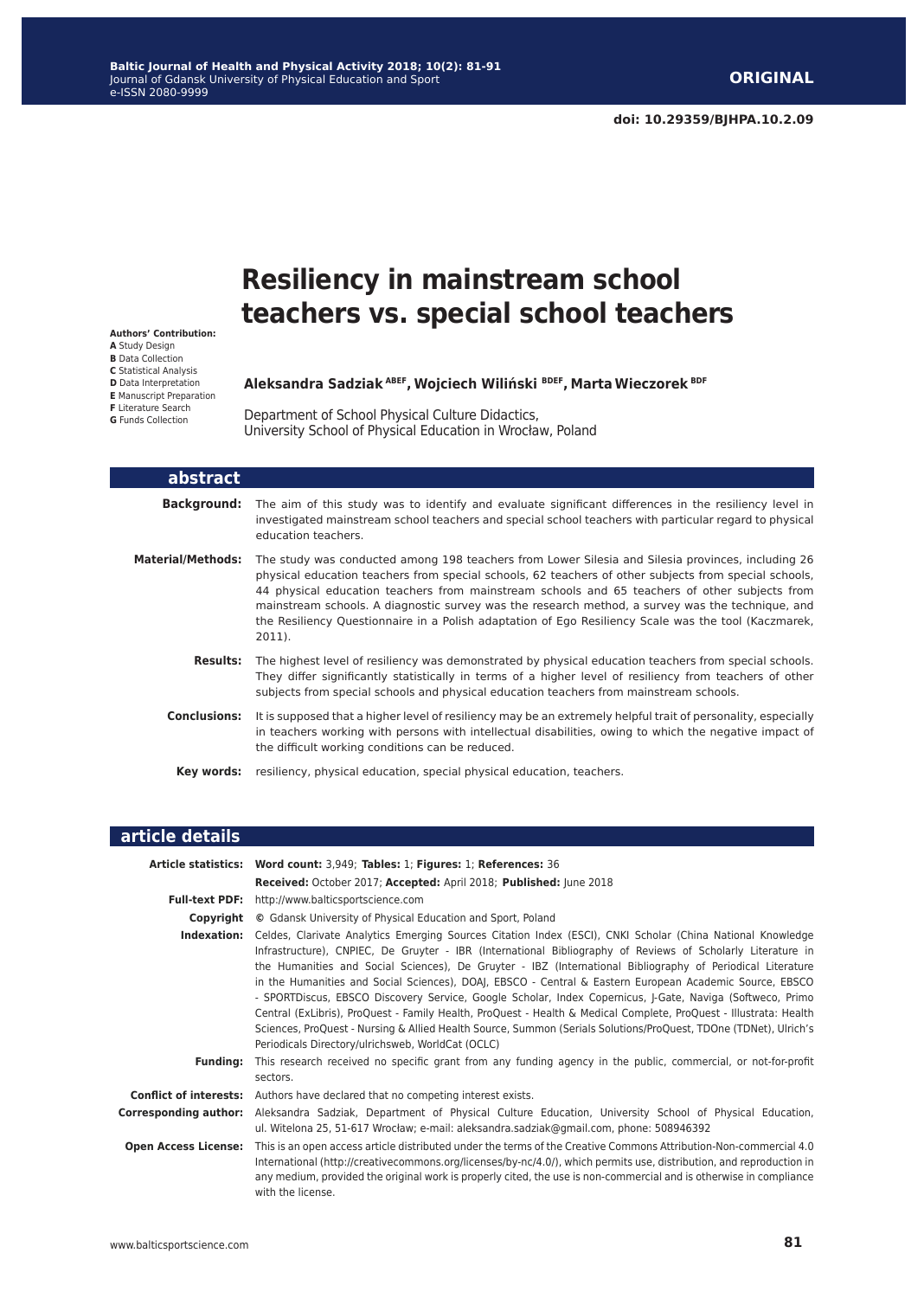## **introduction**

The teacher, whose teaching work is determined by intellectual, philosophical or aesthetic and moral values [1], is a manager and an organiser of the educational process. To take up the role of a teacher, you have to possess knowledge, accept diversity, be flexible to respond to educational situations and have abilities enabling you to achieve your goals. It is a set of competences used to communicate knowledge that are the basis for specific scientific areas, developing opportunities for an individual, forming one's character, bringing up one's potential and enriching students' personalities [2]. What makes the teaching profession special is a specific contact with other people, often still young, with not yet clear beliefs and worldview, who are easily influenced by the environment.

All of this allows you to qualify teaching as a people-oriented profession, characterised by a specific relationship between the person providing assistance and the one receiving it [3]. This relation is largely based upon the process of involvement and the emotional exchange that leads to close interpersonal relations [4]. Any professional group of teachers is subject to constant observation by society as a result of high requirements posed in relation to those who educate. These high requirements and often unrealistic expectations are placed by both students and their families and that results from the perception of teaching as a "missionary" profession, where, as seen by society, teachers must not be anxious, tired or less involved [5]. Furthermore, the teaching profession involves high legal and ethical liability, thus the pressure on the teacher is higher as compared to other professions [6]. The role of emotions which have a direct effect on the effectiveness of educational activities as well as the quality of work should also be noted. Therefore, emotions constitute an integral part of the majority of the educational activities [7]. Also, in human-oriented professions you are bound to apply the principle based on the control of one's own emotions and their adaptation to the requirements and specific needs of perception – in this relationship – the needs of a student [8].

Teachers face a difficult task due to their role of a performer on the one hand, who transmit the content of prepared syllabuses, but on the other hand are expected to develop innovative solutions through their own creativity [1]. It is believed that the teachers' success lies in their students' achievements, and often this is the way teachers struggle with their students' improper behaviours, including aggression towards other schoolmates or even the teacher, and with students' activity or passivity in their behaviours that violate discipline [9].

An increasing group of teachers has symptoms of growing fatigue due to aggravating situations and unfavourable working conditions. The level of mental exhaustion largely depends on the intensity of stressors, resiliency and subjective sensitivity [10]. Any burdens teachers cope with may also be associated with the specific situation of pupils and their special educational needs that may result from, for example, their intellectual disabilities. This is a specific area of pedagogical activity that differs in terms of its organizational form and characteristics of the students as compared to the specific nature of mainstream schools. In special school teachers, in addition to high qualifications, also the ability to self-reflect and to look critically at the taken actions is positively valued. With the start of a professional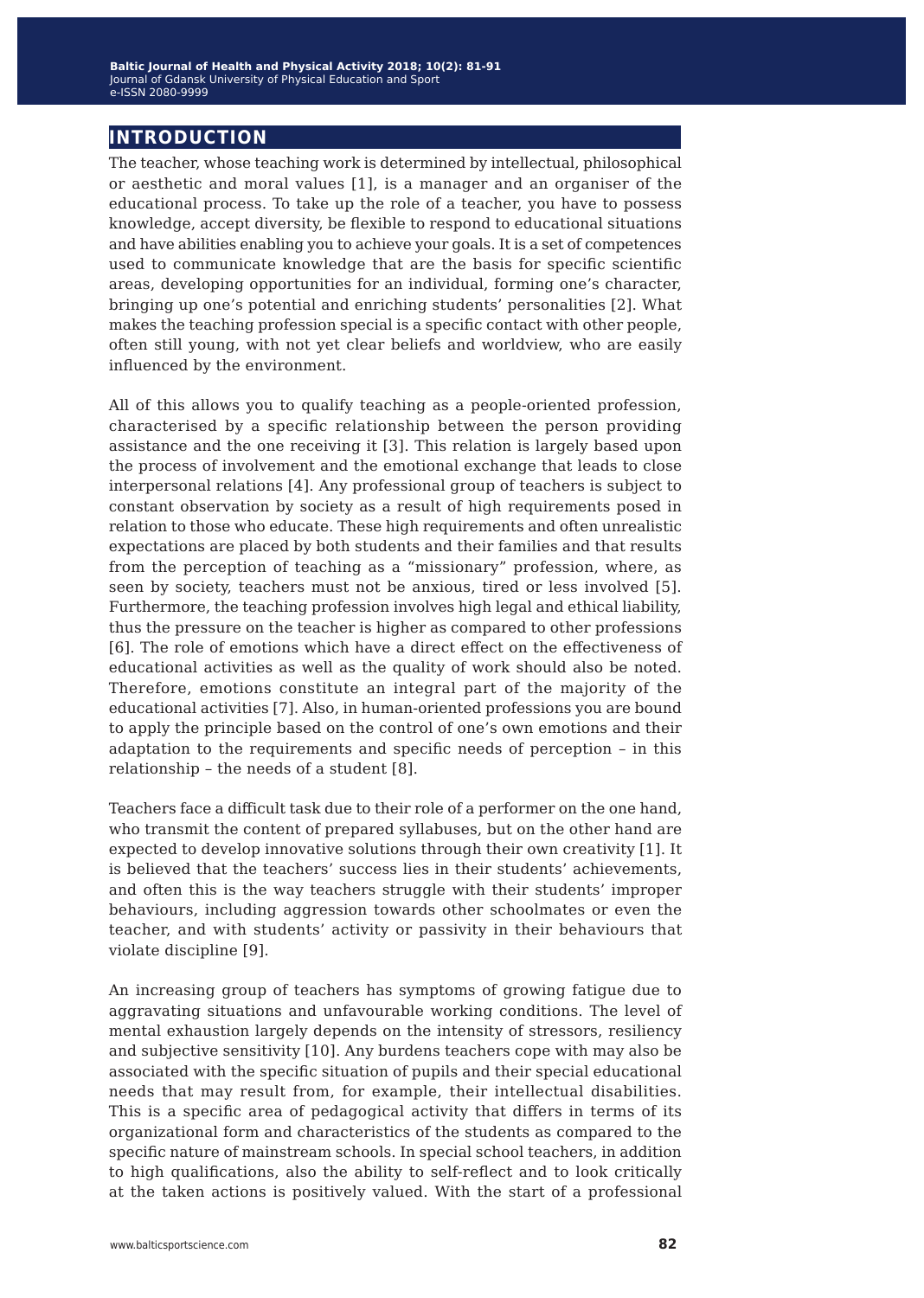career, young teachers must understand the importance of their role in a special school, e.g. through understanding various forms of special education, familiarization with its resources, curricula and, above all, adapt them to the individual needs of children [1]. The main objective of persons teaching students with disabilities is to bring them to their optimum development and prepare them for their life in society. Special school students are often not as successful educationally as their peers from mainstream schools. In addition to working with pupils, also collaboration with parents who also expect support and advice in education and care of their children is more intense [11].

Research on stress and occupational burnout among special education teachers shows very high requirements for teachers, their hardship and a high level of stress associated with the profession, at the same time underestimation of teachers in special schools and their classification in the last position in the hierarchy of prestige among all teaching specialities [12]. Professionals working with persons with intellectual disabilities are constantly ready to cope with difficult behaviours demonstrated by their students. These include self-inflicted injuries, screaming, playing with waste, destroying objects, aggression, which are referred to as "challenging behaviours" (difficult, abnormal behaviours), and are often also directed against other persons [13].

But it is not only the characteristics of students that causes stress among teachers in special schools but also socio-economic and political changes which present risks for a high level job retention. All bureaucratic requirements can also destroy the willingness and motivation to work. Teachers can feel that they are controlled by a group of individuals for whom teachers' life and work as well as their students' well-being are not important. Not always can educationalists count on the support of their supervisors or colleagues. Often members of teaching teams indeed compete with each other, and there are conflicts between allied groups. Another problem is also the lack of funding for activities of educational establishments, shortage of teaching aids, expectations pertaining to continuous education by teachers without any warranty of any financial support or funding for their personal development [11]. The study by Devereux et al. [14] shows that as many as 1/3 persons working with persons with intellectual disabilities sustain occupational stress, which consequently may lead to occupational burnout.

Effective stress management, however, is achievable. This practice requires self-regulatory competence which consists of checking the incentives and releasing them depending on the requirements and possibilities of the situation. It is captured in a kind of adaptive flexibility that is described by the theory of resiliency [15]. Two close concepts must be separated from one another: resiliency, translated as psychological elasticity and resilience. Despite their lexical similarities, they pertain to different processes and psychological theories. According to the concept of Block and Kremen (16) resiliency is a personality trait, while the term resilience is the result of the process of optimum adaptation to difficult environmental conditions. Considered as special personality trait, it may be present both in the context of crisis situations and everyday stress [17]. Owing to resiliency, positive emotions are stirred up in difficult situations and effective isolation from the negative experiences takes place (bounce-back) [16]. Persons with a high level of resiliency are more self-confident, show better adaptation to the requirements of life, are happy,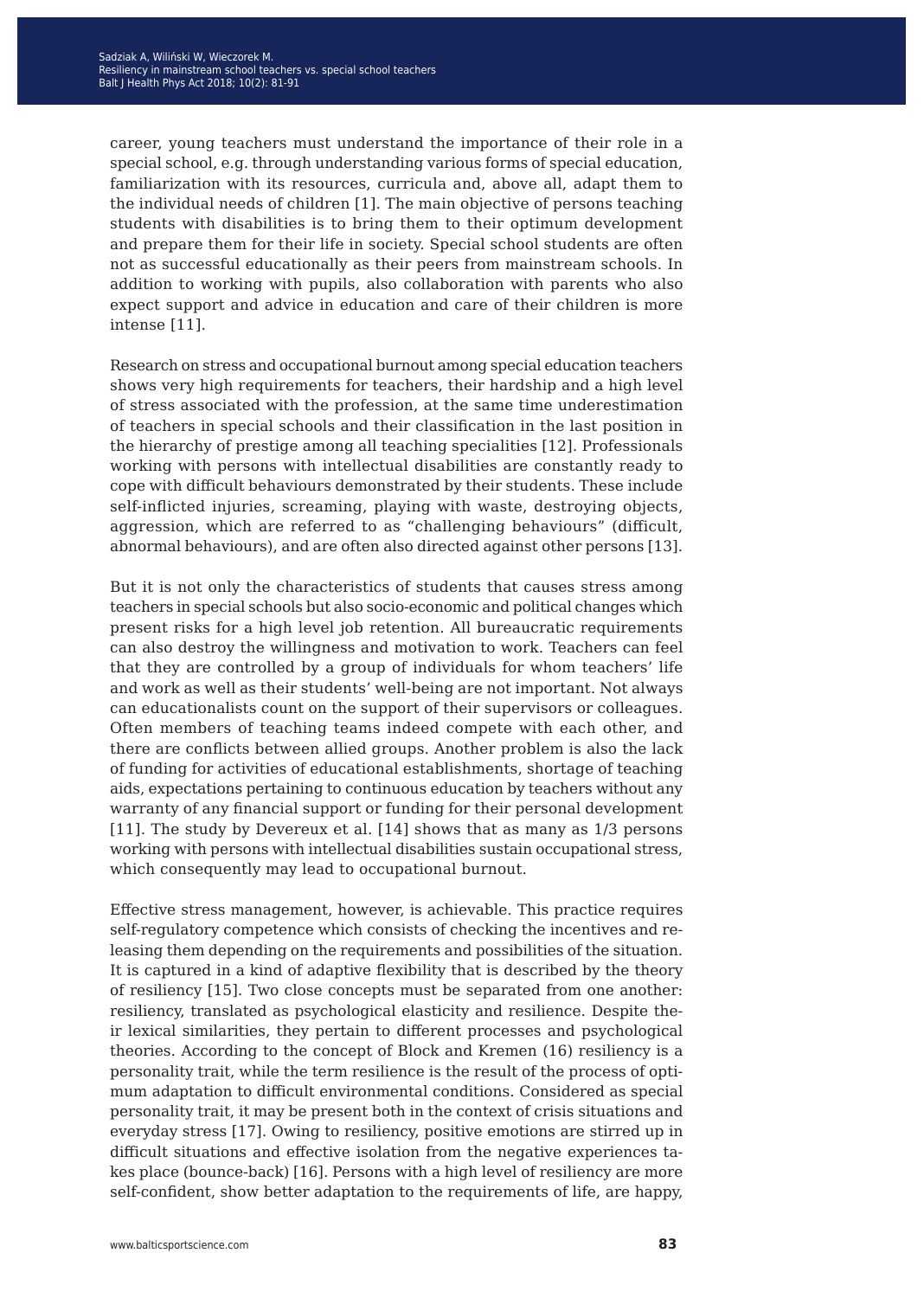have a broad range of interests, high interpersonal skills, high aspirations; they are also socially sustainable and assertive. It helps us to find the positive meaning of negative events with their parallel inhibition and replacement with processes that promote positive emotions [18].

Ogińska-Bulik [19] showed in her studies that resiliency acts as a factor protecting against adverse effects of the experienced occupational stress. This author's view seems not to be unique, as similar conclusions were also reached by Becky [20]. This scholar further claims that teachers should have a high level of resiliency, due to the large mental strain experienced by them at work. Teachers who use the resources of their resiliency are not afraid of challenges posed before them in the process of education and consider their profession a calling. A similar presumption in their study was adopted by Sadziak et al. [21], who stated in their conclusions that a high level of resiliency is a desired personality trait in the physical education teaching profession, especially when working with persons with intellectual disabilities.

In the context of the above considerations, the question could be explored whether the level of resiliency differentiates between teachers of mainstream and special schools. It would seem that resiliency may ensure greater satisfaction with the work performed, increase satisfaction with the achieved teaching effects, even if they are small and remote in time, as it often happens in the group of students in special schools. It is hard not to consider physical education teachers as a separate study group that represents traits characteristic only of its specialization. According to Bronikowski and Muszkieta [22], the teacher of physical education should be both an example, an authority, a role model, but above all a leader showing children appropriate life paths based on a healthy lifestyle, enjoyment, kindness, resistance and the desire to strive for perfection. In addition, according to Demel, the teacher should be a good and wise adviser to young people [23]. Is a professionally burnt out teacher of physical education able to meet the above challenges? To transmit even the principle of care for mental hygiene discussed by Demel [23], one must refer it to oneself and be an example of perfect mental health. It seems necessary to consider resiliency in representatives of people-oriented professions, the high level of which may ensure professional performance of one's obligations and permanent function at a high level of the above mentioned mental health, which seems to be an extremely valuable characteristic in teachers of special schools but also in physical education teachers.

In order to verify the undertaken research problem, the following questions were formulated:

- 1. How do average levels of resiliency differentiate between the investigated teachers of mainstream and special schools?
- 2. To what extent is gender a variable differentiating the level of resiliency in the investigated teachers?
- 3. Are there any differences in terms of the investigated variables between teachers of physical education and teachers of other subjects? If so, what are these differences?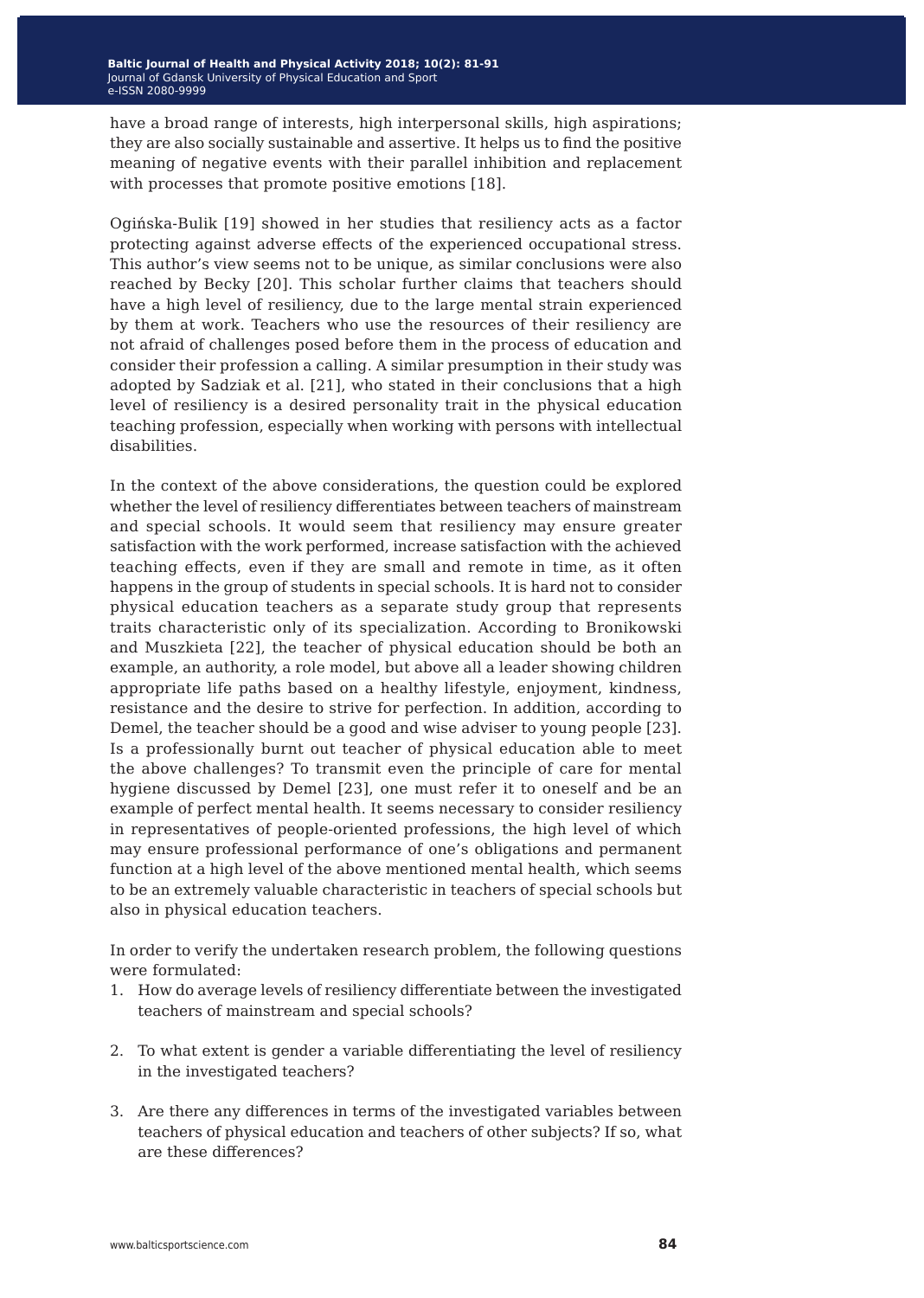## **material and methods**

The study was conducted among 198 teachers from the Lower Silesian and Silesian provinces, including: 26 physical education teachers from special schools, 62 teachers of other subjects from special schools (specialists of all subjects with the exception of physical education, e.g. speech therapists, music therapists, art therapists and class tutors), 44 physical education teachers from mainstream schools and 65 teachers of other subjects from mainstream schools (teachers of various subjects with the exception of physical education teachers, e.g. teachers of English, biology, mathematics). The subjects' average age was 41.70 years (SD =  $10.72$ ), while the length of service in the profession of a teacher was  $15.98$  years (SD = 10.58) (Tab. 1). All subjects had professional experience in the domain of working with people with intellectual disabilities. At the time of study, 85.23% of them worked with students with intellectual disabilities, whereas 14.77% taught persons with motor or sensory disabilities.

| <b>Teachers</b>                           | Sex [number] |    | Age [years] |           | Length of service in the<br>profession of teacher<br>[years] |       |
|-------------------------------------------|--------------|----|-------------|-----------|--------------------------------------------------------------|-------|
|                                           |              |    | M           | <b>SD</b> | M                                                            | SD    |
| of other subjects<br>from special schools | women        | 53 | 43.25       | 10.51     | 17.51                                                        | 9.58  |
|                                           | men          | 9  | 42.22       | 15.78     | 17.36                                                        | 10.96 |
| of physical education                     | women        | 19 | 36.84       | 8.89      | 10.52                                                        | 7.19  |
| from special schools                      | men          | 7  | 37.14       | 8.3       | 10.28                                                        | 8.56  |
| of other subjects                         | women        | 58 | 46.52       | 9.21      | 20.6                                                         | 11.06 |
| from mainstream<br>schools                | men          | 7  | 47.57       | 6.08      | 20.14                                                        | 5.7   |
| of physical education                     | women        | 26 | 35.18       | 9.64      | 11.42                                                        | 9.13  |
| from mainstream<br>schools                | men          | 18 | 34.82       | 9.23      | 9.78                                                         | 10.3  |

#### Table 1. Characteristics of the study group

A diagnostic survey was the research method; a survey was the technique, and the Resiliency Questionnaire in a Polish adaptation of Ego Resiliency Scale by Kaczmarek (2011) was the tool. The Ego Resiliency Scale (ER 89) in the original version was constructed by the authors of the concept of resiliency – Block and Kremen (1996) and consists of fourteen items, originating from the tool intended to describe personality traits – California Adult Q-sort. Based on a 4-grade scale, subjects estimate the extent to which a given item refers to them [15].

The data obtained in the research process were subjected to a two-factor variance analysis based on the formula: ANOVA 2 (sex: women vs. men) x 4 (teachers: of other subjects in special schools vs. of physical education in special schools vs. of other subjects in mainstream schools vs. of physical education in mainstream schools) for the dependent variable of the resiliency level. The condition of variance homogeneity was met (Levene's test  $p > 0.05$ ). To perform statistical calculations, Statistica Software data analysis system was applied.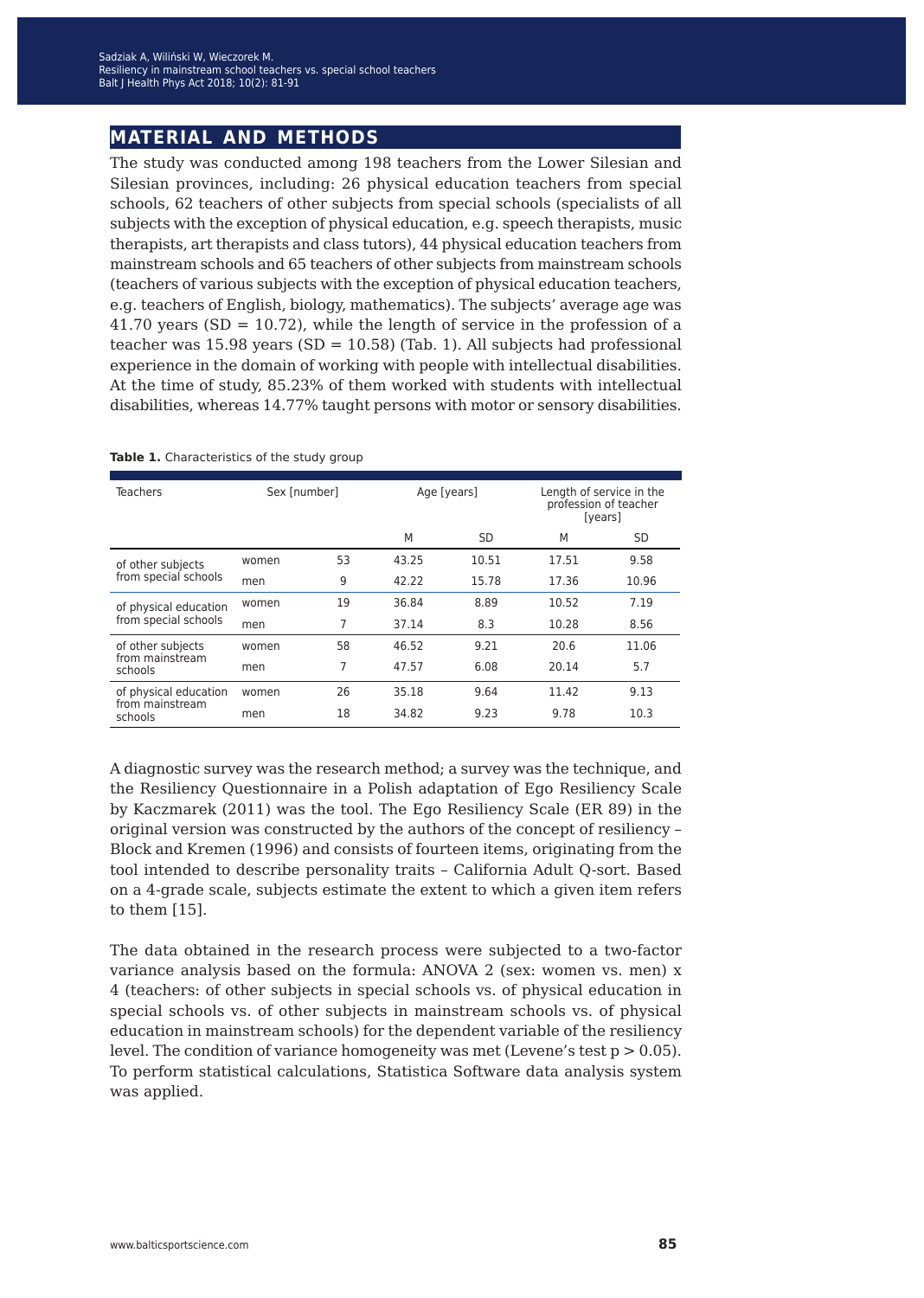### **results**

The analysis of ANOVA results showed a statistically significant main effect  $F(3,189) = 4.1284$ ;  $p = 0.007$ ;  $p^2 = 0.06$ , which indicates that the average level of resiliency differentiates between the subjects depending on the workplace and the nature of the work of teachers. The post-hoc analysis with the use of NIR test showed statistically significant differences of certain mean values in the compared groups of teachers. The highest level of resiliency was found in teachers of physical education from special schools ( $M = 43.23$ ; SD = 4.61) and their mean value is statistically significantly higher than that of physical education teachers from mainstream schools  $(M = 40.09; SD = 5.43)$  (who have the lowest level of resiliency) and than that of teachers of other subjects from special schools ( $M = 40.27$ ; SD = 5.39) and does not differ significantly from teachers of other subjects from mainstream schools  $(M = 41.83; SD = 4.78)$ . The differences between other groups were not statistically significant (Fig. 1).





*\*Mean values not having a common letter marking are statistically significant at least at the level of 0.05 (NIR test post-hoc analysis)*

*\*\*SCH. SPEC. – teachers of other subjects from special schools*

*\*\*\*PE SCH. SPEC. teachers of physical education from special schools*

*\*\*\*\*SCH. MAINSTR. – teachers of other subjects from mainstream schools*

*\*\*\*PE SCH. MAINSTR. – teachers of physical education from mainstream schools*

Sex (women vs. men) of the investigated teachers does not differentiate between them in terms of the resiliency level:  $F(1, 189) = 0.07658$ ;  $p = 0.782$ ;  $\eta^2 = 0.0004$ .

The interaction of two independent variables (teachers of other subjects in special schools vs. teachers of physical education teachers in special schools vs. teachers of other subjects in public schools vs. teachers of physical education in mainstream schools) and sex (women vs. men) proved to be statistically insignificant: F(3, 189) = 1.3494;  $p = 0.26$ ;  $\eta^2 = 0.02$  for the resiliency level.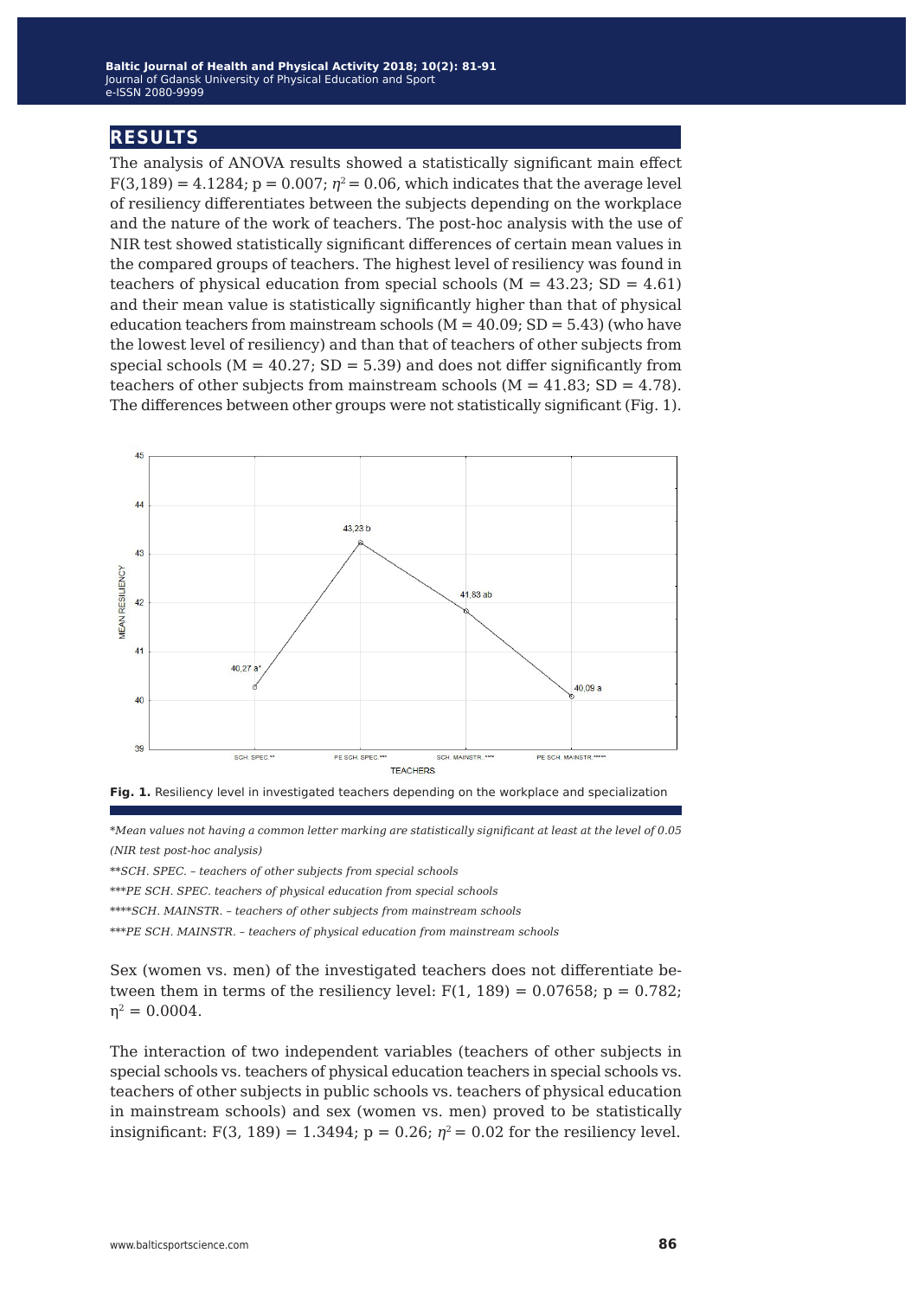## **dicscussion**

Analysis of the results showed that the investigated group of PE teachers from special schools has the highest level of resiliency among the other investigated groups of teachers and at the same time significantly differs from teachers of other subjects from special schools and physical education teachers from mainstream schools. Therefore, the above mentioned group with the highest level of resiliency may also simultaneously show mental toughness, resourcefulness in life and effectiveness when dealing with negative emotions and stress [24]. But it is worth noting that all subjects represent a profession oriented towards direct cooperation with other people, which, according to Zbyrad [25], involves a high risk of occupational burnout. It also means that all investigated teachers show excessive involvement in their work, high expectations in relation to themselves, denial of their strain limits, voluntary acceptance of additional tasks and implementation of their own needs only later. It seems that resiliency is a supporting personality trait in the profession of a teacher. Sekułowicz [11] emphasizes the fact that teachers employed in special establishments, working with persons with intellectual disabilities are vulnerable to extremely heavy mental strain which is the cause of chronic stress and consequently may lead to occupational burnout.

It can be assumed that a high level of resiliency is the desired personality trait, yet, irrespective of their workplace, as Ogińska-Bulik [24] argues – individuals with a high level of this characteristic experience more positive emotions that help them to cope with stressful events. The emerging positive emotions allow searching for solutions in a difficult situation, thus having a favourable influence on human mental health. In this context, the low level of resiliency among teachers working in special schools (educators, specialist teachers with the exception of physical education teachers), at a place with specific requirements in relation to the employed teachers who according to Okoń [26] must be patient and understanding, seems to be curious. Patience appears to be crucial, as at the same time special education teachers wait for a long time for the results of their work and must be non-judgmental and understanding in view of the difficult behaviours of students especially those with intellectual disabilities. Therefore, the obtained result is particularly interesting. It indicates the low level of resiliency among other teachers of special schools (teachers-educators and specialists e.g. speech therapists, psychologists), who successfully do their work in the same environment as teachers of physical education from special schools. It seems that the lower level of resiliency registered in teachers of other subjects from special schools does not give them the maximum possibilities of self-control depending on the teaching and educational situation, while the high level of resiliency probably helps teachers of physical education in the efficient conduct of dynamic classes that can cause severe emotional reactions in students with intellectual disabilities. Sadziak et al. [21] in their research even highlighted the need for verification of natural personality resources among the candidates for selected fields of study and specialities in the framework of the studies at the University School of Physical Education in Wroclaw (AWF). In particular, they stressed the beneficial impact of resiliency, which is likely to predispose teachers-to-be to select the speciality of physical education of persons with intellectual disabilities and to succeed in professional life.

Taking into account the difference in the level of resiliency between groups of physical education teachers in special schools and teachers of other subjects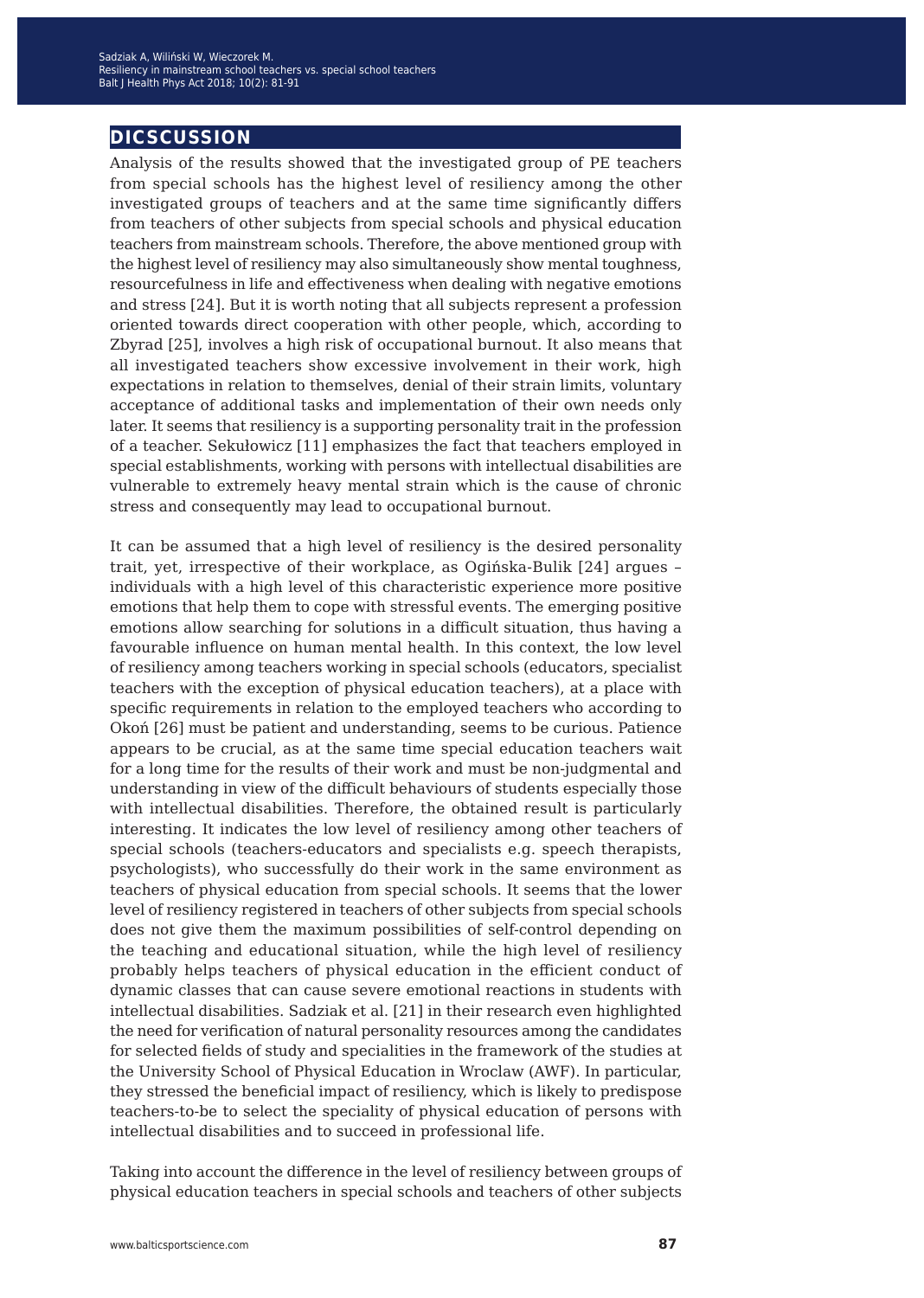in special schools, one should focus on what the underlying cause of this difference is. It is likely that taking up education in physical culture and teaching persons with intellectual disabilities may be conditioned by the specific type of personality offering a high level of resiliency. Physical activity is considered a factor that positively influences the processes of learning as well as the development of soft skills (e.g. emotional intelligence, communication skills) including resiliency useful during the implementation of the challenging curriculum [27].

Also, protective factors that may be revealed by active involvement in sport and physical activity may be identified. For example, Sikorska [28] lists the following: feeling of causation, increased self-assessment, but also emphasizes the fact that regular exercises reduce the level of anxiety and stress. Thus, involvement in the activities in the area of physical culture can be closely linked to mental health and good functioning in the conditions that require an ability to act in a flexible way.

A study by Litwic-Kamińska et al. [29] shows that athletes most frequently apply positive assessment of stressful situations and cope with stress through the task-oriented strategy, or try to understand the reasons for the situation and take the effort that is supposed to resolve the situation. It seems to be an interesting fact that in interpersonal contacts resilient athletes also select people with a high level of resiliency and mutually benefit from each other based on the advice given [29]. The effect of participation in physical culture may also make teachers of physical education apply the remedial strategies used by the investigated athletes. The authors of the present paper also note that this phenomenon is growing if the level of resiliency is also higher [29]. Hüseyin et al. came to similar conclusions [30]. They studied resiliency in physical education teachers, additionally identifying the diversity for the discussed personality trait, according to whether teachers worked in a primary or a secondary school. Physical education teachers working with younger pupils have a significantly higher level of resiliency than teachers of secondary school [30]. What is more interesting, these results correspond to those which were obtained by Kuśnierz [31] in the Polish context. He found that the lowest level of occupational burnout is present in physical education teachers of primary schools in comparison to teachers working in secondary schools and tertiary [high] schools.

Having compared the above studies, it can be assumed that the higher level of resiliency may be the protective factor against occupational burnout among physical education teachers. Therefore, one can suspect that there is a relationship between physical activity and resiliency, although it was not a directly controlled variable in the present study. But still the lack of a possible relationship among teachers of physical education from mainstream schools and a significant difference in the level of resiliency compared to physical education teachers from special schools is surprising. It is supposed that this results from a combination of two specializations: a teacher for persons with intellectual disabilities with a graduate of the speciality of physical culture, owing to which teachers of physical education in special schools represent a higher level of resiliency. This may be due to different working conditions, in particular to the specific nature of the group to which the investigated teachers address their educational and teaching activities. With regard to education, teachers of physical education are prepared to carry out professional tasks resulting from their role as a promoter of physical culture. The problem occurs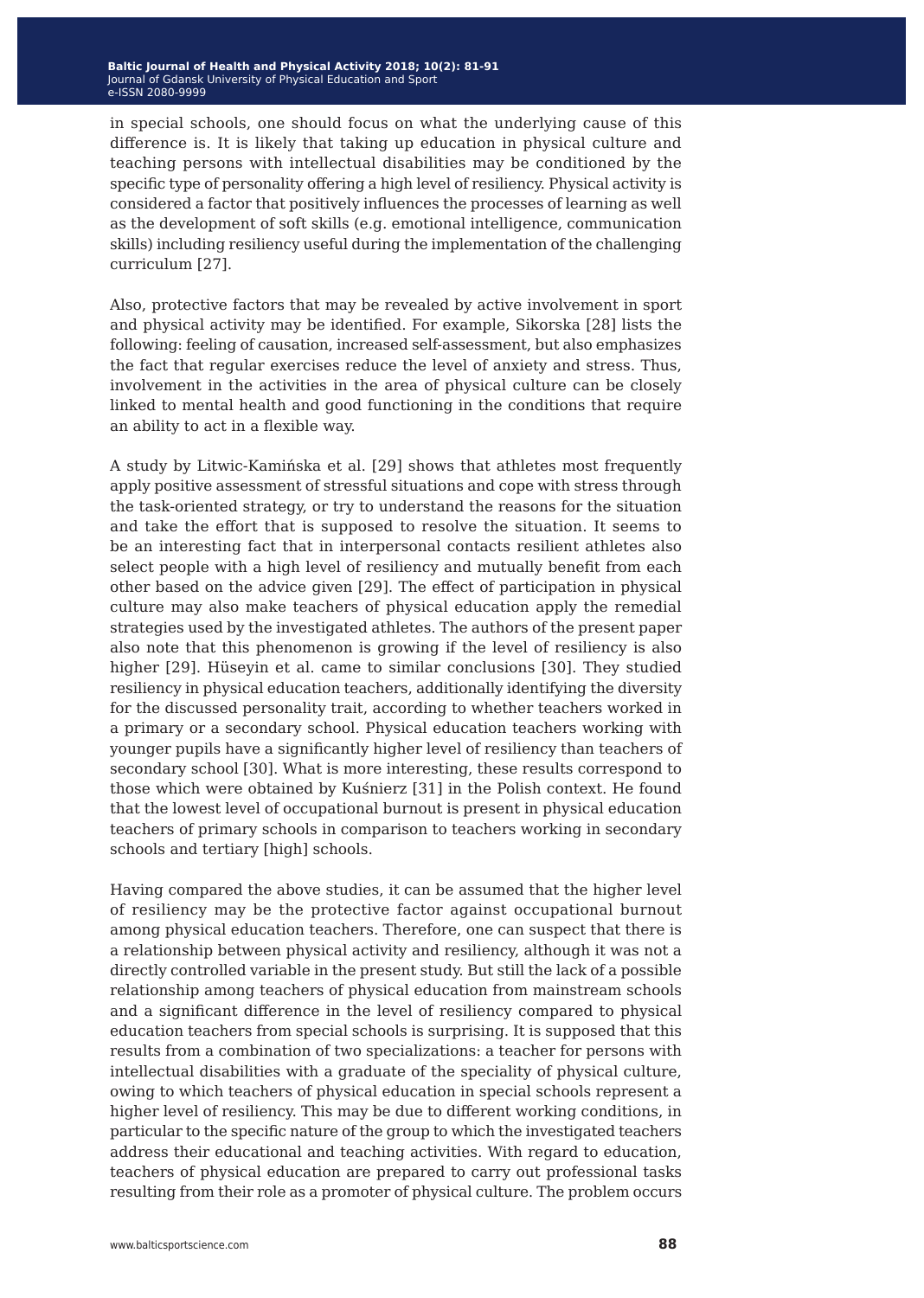when the group that the teacher of physical education takes care of and applies his/her teaching activities to consists of students with special educational needs. Although teachers of physical education for persons with intellectual disabilities have knowledge regarding the application of adequate measures, forms and methods leading to the development of students' personality, the need for permanent adaptation to their capabilities and needs (often for each student in the class individually) can be very cumbersome and demand a high level of concentration from teachers and modification of their activities during the educational and teaching process. Wang et al. [32] note that teaching physical education in special schools carries a risk of significant difficulties and conflicts which include e.g. difficulty in planning lessons, poor adjustment of gymnastic equipment, concerns related to pupils' safety, a high number of students in class and insufficient vocational training. Therefore, teachers of physical education in a special school have to show creativity, ability to work in varying conditions, acceptance of professional defeats, when despite educational efforts the intended effects often are not achieved within the expected time and scope. The study by Nurwidowo et al. [33] showed that better functioning and also the ability to adapt to the demanding working conditions in teachers can ensure an appropriately high level of resiliency. Also Ellison [34] claims that a high level of resiliency is responsible for professional success in physical education teachers from special schools and is also of the view that resiliency is not a permanent trait and its level may be increased by introducing specially developed training programs. A similar opportunity to develop a relatively permanent personality trait, such as resiliency [35], was recognised by Vulpe et al. [36], who claim that maintaining positive emotions in the face of a difficult situation fosters resiliency.

The above considerations may explain why teachers of physical education in special schools are a group of people representing a high level of resiliency which, as a personality trait, may determine the taking of educational and teaching measures in demanding and unpredictable working conditions. The continuation of research on resiliency seems advisable among teachers of mainstream and special schools, but taking into account the next variable that would characterize how often teachers are forced to adapt the conditions of teaching during class or to focus on the modification of behaviours in difficult students with intellectual disabilities.

### **conclusions**

- 1. Teachers of physical education from special schools have a significantly higher level of resiliency than teachers of other subjects from special schools (educators, specialists with the exception of physical education teachers) and physical education teachers from mainstream schools and have a similar level of resiliency as teachers of other subjects from mainstream schools (with the exception of physical education teachers).
- 2. It is supposed that a higher level of resiliency may be an extremely helpful personality trait, especially in teachers working with persons with intellectual disabilities, owing to which the negative impact of difficult working conditions can be reduced.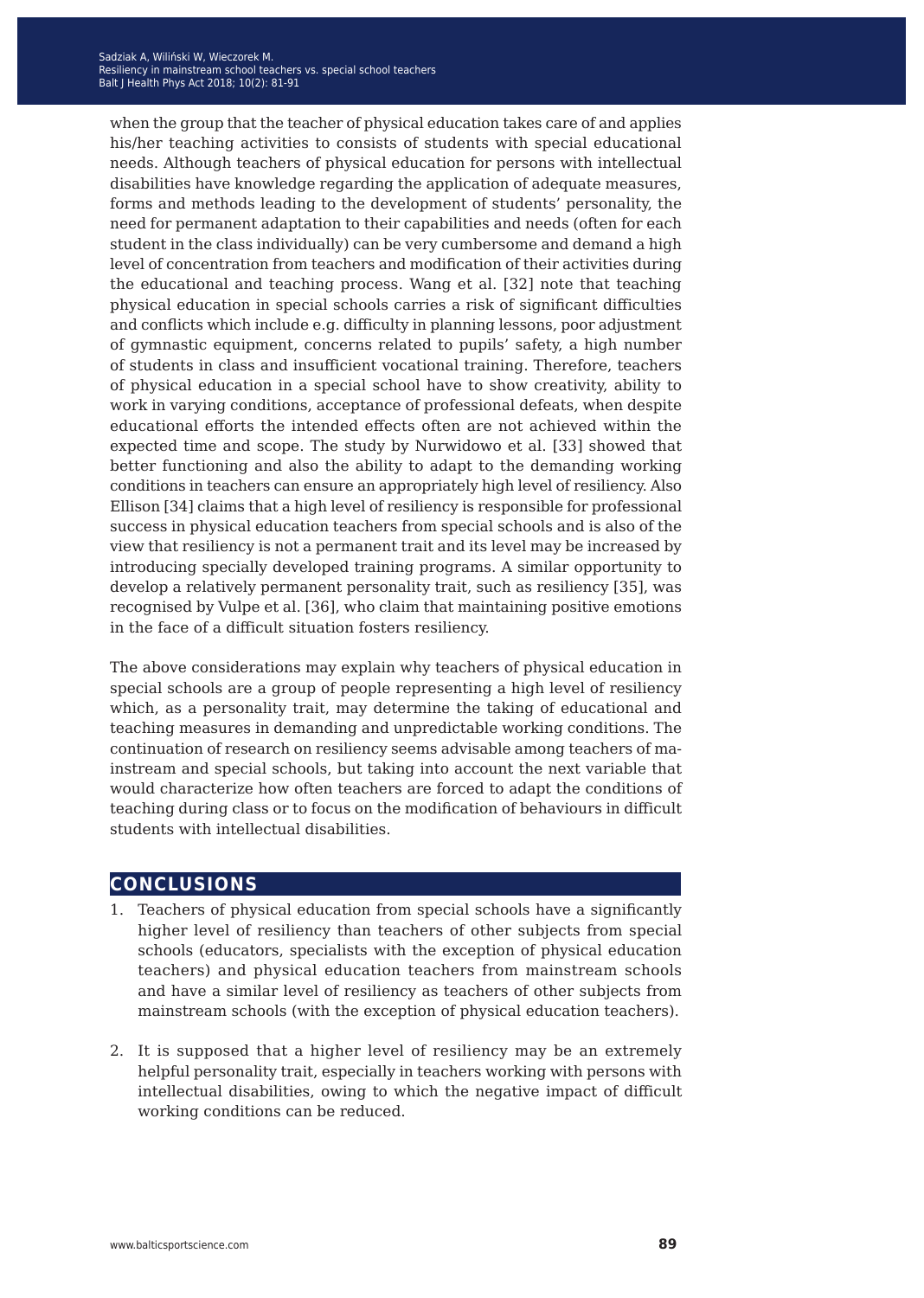### **references**

- [1] Sekułowicz M. Nauczyciele szkolnictwa specjalnego wobec zagrożenia wypaleniem zawodowym − analiza przypadków [Teachers of special education vs. the risk of professional burnout − Case studies]. Wrocław: Wydawnictwo Naukowe Dolnośląskiej Szkoły Wyższej Edukacji TWP; 2005. Polish.
- [2] Tabor U. Biograficzne uwarunkowania rozwoju nauczyciela − analiza jakościowa [Biographical determinants of teacher's development − qualitative analysis]. Katowice: Wydawnictwo Uniwersytetu Śląskiego; 2008. Polish.
- [3] Sęk H. Wypalenie zawodowej u nauczycieli. Społeczne i podmiotowe uwarunkowania [Professional burnout in teachers. Social and subjective determinants]. In: J. Brzeziński J. Kweiciński Z, editors. Psychologiczno-edukacyjne aspekty przesilenia systemowego [Psycho-educational aspects of the system crisis]. Toruń: Wyd. UK; 2000. Polish.
- [4] Sęk H. Wypalenie zawodowe u nauczycieli. Uwarunkowania i możliwości zapobiegania [Professional burnout in teachers. Determinants and prevention]. In: Sęk H, editor. Wypalenie zawodowe. Przyczyny, mechanizm, zapobieganie [Professional burnout. Causes, mechanism, prevention]. Warszawa: PWM; 2000. Polish.
- [5] Pyżalski J, Merecz D. Psychospołeczne warunki pracy polskich nauczycieli. Pomiędzy wypaleniem zawodowym a zaangażowaniem [Psychosocial working conditions of Polish teachers. Between professional burnout and commitment]. Kraków: Impuls; 2010. Polish.
- [6] Putkiewicz E, Siellawa-Kolbowska KE, Wiłkomirska A, Zahorska M. Nauczyciele wobec reformy edukacji [Teachers vs. the educational reform]. Warszawa: Żak; 1999. Polish.
- [7] Hargreaves A. Teaching in the knowledge society: Education in the age of insecurity. Milton Keynes: Open University Press; 2000.
- [8] Zapf D. Emotion work and psychological well-being. A review of the literature and some conceptual considerations. HRMR. 2002;12:237-268. [https://doi.org/10.1016/S1053-4822\(02\)00048-7](https://doi.org/10.1016/S1053-4822(02)00048-7)
- [9] Pyżalski J. Stresory w środowisku pracy nauczyciela [Stressors in teachers' working environment]. In: Pyżalski J, Merecz D, editors. Psychospołeczne warunki pracy polskich nauczycieli. Pomiędzy wypaleniem zawodowym a zaangażowaniem [Psychosocial working conditions of Polish teachers. Between professional burnout and commitment]. Kraków: Impuls; 2010. Polish.
- [10] Schaefer K. Nauczyciel w szkole [The teacher at school]. Gdańsk: Gdańskie Wydawnictwo Psychologiczne; 2008. Polish.
- [11] Sekułowicz M. Wypalenie zawodowe nauczycieli pracujących z osobami z niepełnosprawnością intelektualną [Professional burnout of teachers working with persons with intellectual disabilities]. Wrocław: Wydawnictwo Uniwersytetu Wrocławskiego; 2002. Polish.
- [12] Olszak A. Psychopedagogiczne kompetencje nauczycieli szkół specjalnych [Psychoeducational competence of special school teachers]. Lublin: Wydawnictwo UMCS; 2001. Polish.
- [13] Twist S, Montgomery A. Promoting health lifestyles challengig behaviour. In: Gordon G, Ramcharan P, Flynn M, Richardson M, editors. Learning disabilities: A life cycle approach. Maidenhead Berkshire: Open University Press; 2010, 233-246.
- [14] Devereux J, Hastings R, Noond S. Staff stress and burnout in intellectual disabilities services: Work stress theory and its application. J Appl Res Intellect Disabil. 2009;22(6):561-573. [https://doi.](https://doi.org/10.1111/j.1468-3148.2009.00509.x) [org/10.1111/j.1468-3148.2009.00509.x](https://doi.org/10.1111/j.1468-3148.2009.00509.x)
- [15] Kaczmarek Ł. Kwestionariusz Sprężystości Psychicznej − polska adaptacja Ego Resiliency Scale [Resiliency Scale − questionnaire − Polish adaptation Ego Resiliency Scale]. Czasopismo Psychologiczne. 2011;17:263-265. Polish.
- [16] Sęk H, Kaczmarek ŁD, Ziarko M, Pietrzykowska E, Lewicka J. Sprężystość psychiczna a dobrostan w chorobie przewlekłej – mediująca rola podmiotowego umocnienia i radzenia sobie [Resiliency vs. well-being in chronic diseases − The mediating role of subjective reinforcement and dealing with the situation]. PFP. 2012;17(2):327-343. Polish.
- [17] Fredrickson BL, Larkin GR, Tugade MM, Waugh CE. What good are positive emotions in crises? A prospective study of resilience and emotions following the terrorist attacks on the United States on September 11 th. J Pers Soc Psychol. 2003;84:264-276.<https://doi.org/10.1037/0022-3514.84.2.365>
- [18] Kaczmarek Ł, Sęk H, Ziarko M. Sprężystość psychiczna i zmienne pośredniczące w jej wpływie na zdrowie [Resiliency and variables intermediating in its impact on health]. Przegląd Psychologiczny. 2011;54:29-46. Polish.
- [19] Ogińska-Bulik N. Rola prężności w zapobieganiu negatywnym skutkom stresu zawodowego [The role of resiliency in preventing the negative effects of occupational stress]. In: Golińska L, Bielawska – Batorowicz E, editors. Rodzina i praca w warunkach kryzysu [Family and work during the crisis]. Łódź, Wyd. UŁ; 2011, 485-498. Polish.
- [20] Bobek B.L. Teacher Resiliency: a key to career longevity. The Clearing House; 2002;75(4):202-205. <https://doi.org/10.1080/00098650209604932>
- [21] Sadziak A, Wiliński W, Wieczorek M, Ego-resiliency the female students of the University School of Physical Eduaction in Wroclaw – pilot study. J Educ Health Sport. 2017;7(2):207-221. DOI: 10.5281/ zenodo.291818.
- [22] Bronikowski M, Muszkieta R. Wychowanie fizyczne w nowym systemie edukacji [Physical Education in the new educational system]. Poznań: Wyd. AWF Poznań; 2000. Polish.
- [23] Demel M. Czym jest a czym może być wychowanie fizyczne [What is and what can physical education be?]. In: Zuchora K. editor. Myśli i uwagi o wychowaniu fizycznym i sporcie. Warszawa: Wyd. AWF Warszawa; 2000. Polish.